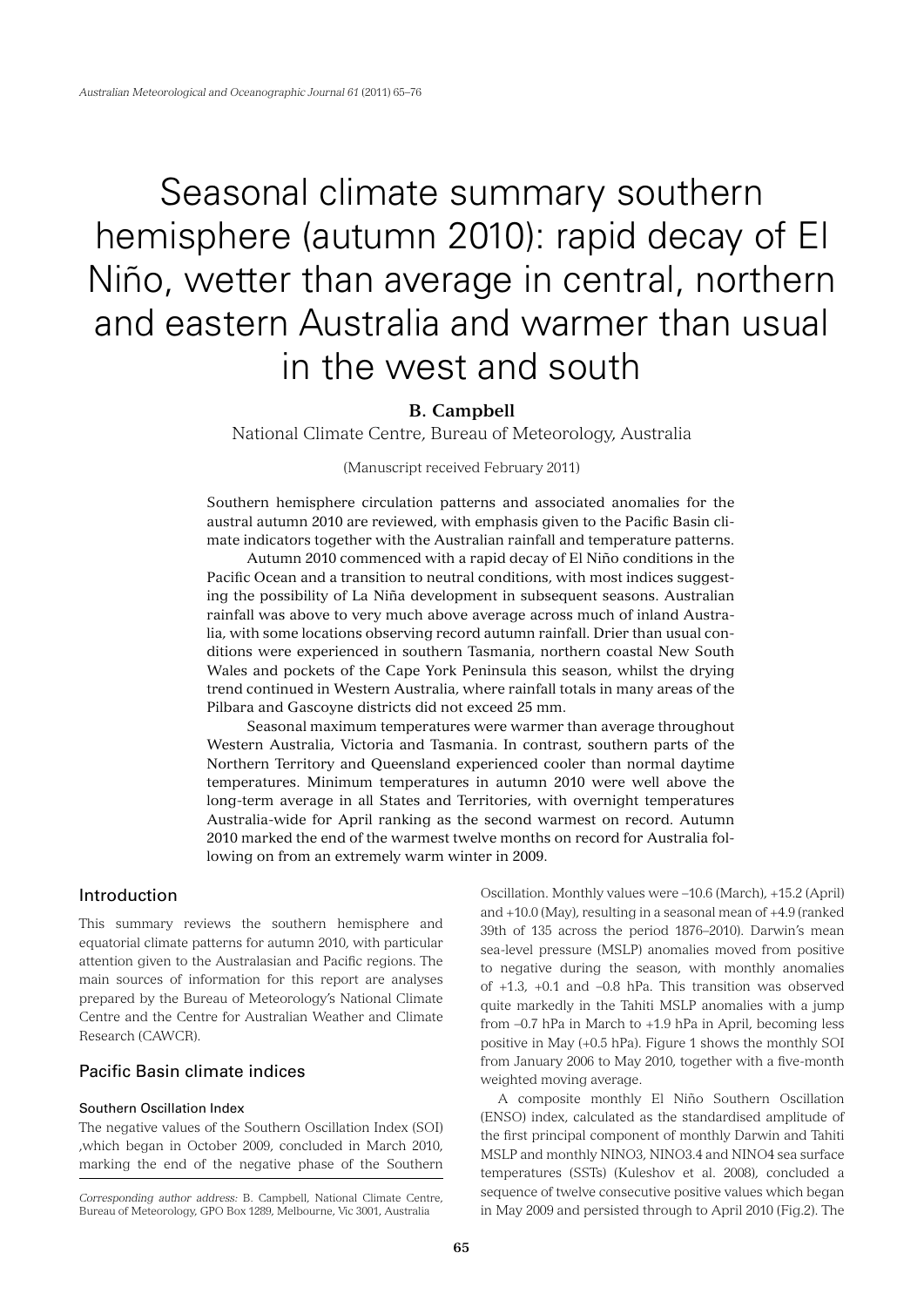Fig. 1 Southern Oscillation Index, from January 2006 to May 2010, together with a five-month binomially weighted moving average. Means and standard deviations used in the computation of the SOI are based on the period 1933–1992.



Fig. 2 Composite standardised monthly ENSO index from January 2006 to May 2010, together with a weighted three-month moving average. See text for details.



cessation of an event of ENSO, although quite rapid in this instance, commonly occurs in the autumn season. Monthly values of this index were +1.46 (March), +0.51 (April) and –0.07 (May). The March 2010 value of +1.46 surpasses both the December 2009 and the August 2002 value of +1.42 as the highest value of this index since +1.76 in March 1998, at the end of the 1997–98 El Niño.

The March–April and April–May values of the Climate Diagnostics Center (CDC) bi-monthly Multivariate ENSO index (MEI; Wolter and Timlin 1993, 1998) were +0.875 and +0.539, respectively. The MEI remained consistently positive from the April–May 2009 value of +0.345, continuing a sequence of thirteen positive values. The peak value of the index for the 2009–2010 El Niño event occurred in January– February 2010 and was the most positive value since April– May 1998 (+1.982) during the 1997–1998 El Niño. Values of the index decreased significantly after the peak in January– February 2010 indicating the deterioration of a moderately strong El Niño event, which in terms of the bi-monthly MEI index, surpassed the magnitude of any El Niño observed in the past decade.

#### Outgoing long-wave radiation

The Climate Prediction Center, Washington, computes a standardised monthly anomaly of outgoing long-wave radiation (OLR) for an equatorial region ranging from 5°S to 5°N and 160°E to 160°W (not shown). Tropical deep convection in this region is particularly sensitive to changes in the phase of the Southern Oscillation. During El Niño events, convection is generally more prevalent, resulting in a reduction in OLR. This reduction is due to the lower effective black-body temperature and is associated with increased high cloud and deep convection. The reverse applies in La Niña events, with less convection in the vicinity of the dateline (and consequently, positive anomalous OLR).

Monthly values for the season were −1.3 (March), −0.1 (April) and +0.8 (May). The change of OLR towards positive values in the equatorial region over the three months reflects a reduction of convection, consistent with the conclusion of an El Niño event. In 1998, the OLR standardised monthly anomalies became positive in March, whilst in 2003 the transition occurred in April; the later shift to positive values in 2010 indicating lingering convection in the vicinity of the date-line, which is most likely associated with residual warm anomalies in the sea surface temperatures in the western equatorial Pacific. The seasonal mean of autumn 2010 was –0.2.

Figure 3 shows the seasonal OLR anomalies for the Asia-Pacific region between 40°S and 40°N. Negative anomalies were observed over northern Australia and the Maritime Continent, with the strongest negative anomalies in the Indian Ocean to the south of Indonesia. Increased convection in this region is consistent with above average rainfall observed during autumn across northern Australia (Fig. 16). Positive anomalies extended across much of the central Indian Ocean into Western Australia, with the highest positive anomalies stretching inland from the North West Cape of Western Australia. Positive OLR anomalies were also present in the central Pacific immediately south of the equator.



#### Fig. 3 OLR anomalies for autumn 2010 (W m−2). Base period 1979 to 1998. The mapped region extends from 40°S to 40°N and from 70°E to 180°E.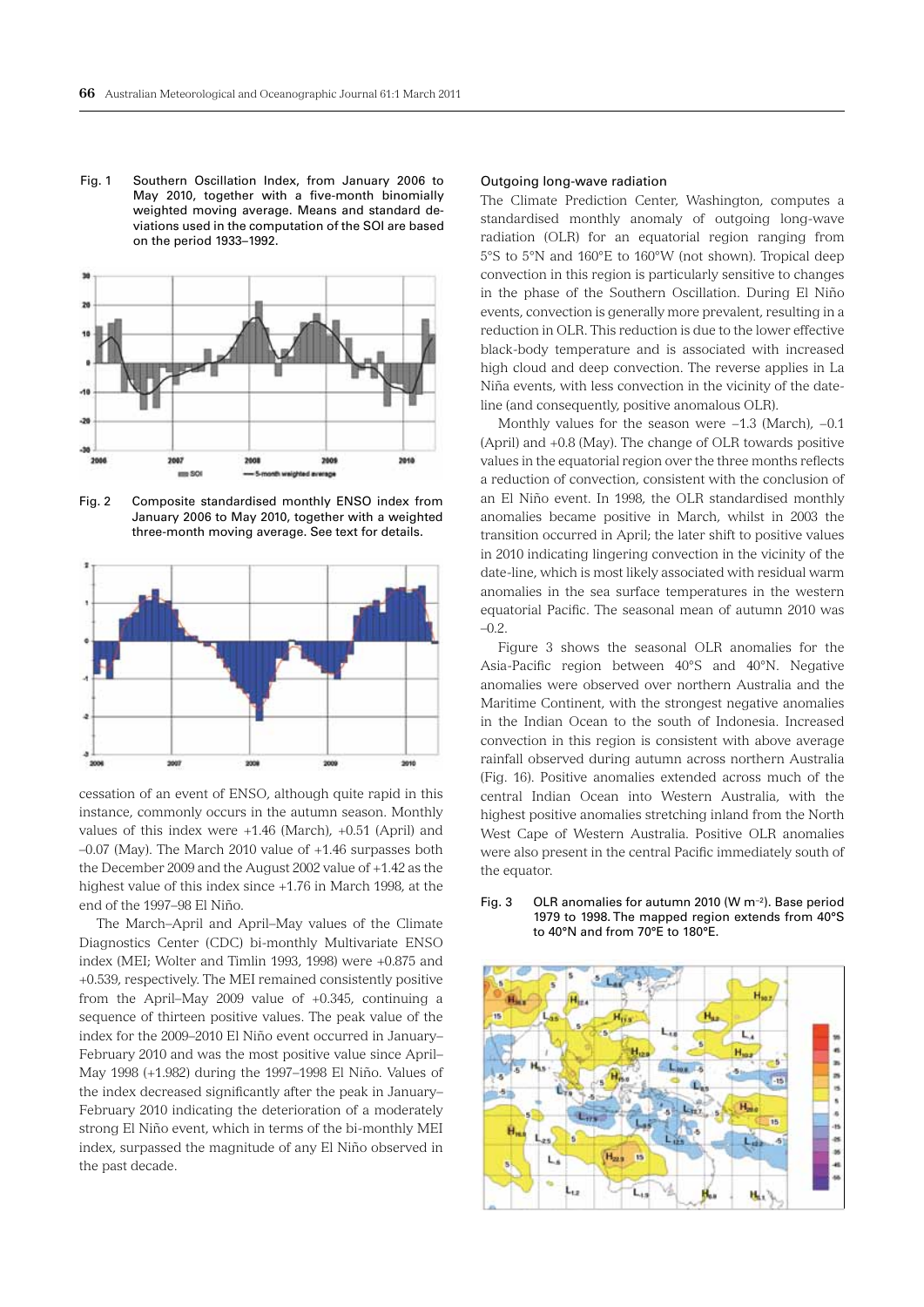# Oceanic patterns

#### Sea-surface temperatures

Figure 4 shows autumn 2010 sea-surface temperature (SST) anomalies in degrees Celsius (°C). These have been obtained from the US National Oceanic and Atmospheric Administration (NOAA) Optimum Interpolation analyses (Reynolds et al. 2002). The base period is 1961–1990. Seasonal SSTs were above average across the entire equatorial Pacific. Peak anomalies between  $+1.0$  °C and  $+1.5$  °C were centrally located between 180°E and 150°W and had weakened significantly since the peak anomalies of  $+2.0$  °C to  $+2.5$  °C were recorded in early summer 2009–2010. Negative SST anomalies in the eastern Pacific, close to the South American coastline, had intensified since the summer season. Autumn saw a steady decline in warm anomalies in the central equatorial Pacific. Warm SST anomalies of between +1.0 °C and +2.0 °C extended across the central Pacific in March, but dissipated in April and May, with only very weak positive anomalies remaining in the western Pacific close to the equator by the end of the season. A very slight cool anomaly developed in May in the central Pacific between 150°W and 120°W.

This cooling can also be seen in the standard SST indices. The monthly SST anomaly indices for the NINO3 region were +0.80 °C (March), +0.81 °C (April) and +0.18 °C (May), while the corresponding values for the NINO4 region were +1.16 °C, +0.93 °C and +0.43 °C, both indices continuing a sequence of positive values which began in April 2009. The values for the NINO3.4 region were +1.17 °C (March), +0.79 °C (April) and +0.07 °C (May), continuing a sequence of positive values which began in May 2009. These values are also consistent with the equatorial pattern of the anomalies shown in Fig. 4, and in conjunction with the atmospheric indicators, illustrate the decline of the El Niño event from peak values in December for NINO3 (+1.65) and NINO3.4 (+1.80), and November for NINO4 (+1.50).

SSTs were also above average across the entire tropical Indian Ocean, with little gradient in anomalies along the equator and hence neutral Indian Ocean Dipole (IOD)

conditions. In the Australian region, positive SST anomalies circled most of the country, with the strongest anomalies (+1.0 °C to +1.5 °C) to the south of Tasmania and off the coast of northwest Western Australia. Negative anomalies of up to –1.0 °C stretched from the North West Cape down to the southwest corner of Western Australia.

#### Subsurface patterns

The Hovmöller diagram for the 20 °C isotherm depth anomaly (obtained from the Tropical Atmosphere Ocean project) across the equator (June 2008 to May 2010) is shown in Fig. 5. The 20 °C isotherm is generally situated close to the equatorial thermocline, the region of greatest temperature gradient with depth and the boundary between the warm near-surface and cold deep-ocean waters. Positive anomalies correspond to the 20 °C isotherm being deeper than average, and negative anomalies to it being shallower than average. Changes in the thermocline depth may act as a precursor to changes at the surface.

The down-welling Kelvin wave (positive anomalies in Fig. 5) seen initially in mid to late spring continued to proceed eastward across the equatorial Pacific, with positive anomalies present in the central and eastern Pacific through to late March. This Kelvin wave was the strongest one seen in the eastern equatorial Pacific since the 2002–2003 El Niño event. A shallowing of the thermocline (negative anomalies), propagating across the western Pacific in March and April, had established very cool anomalies in the central Pacific by the end of May. These cool anomalies can also be seen in Fig. 6, which shows a vertical cross-section of equatorial subsurface temperature anomalies from February 2010 to May 2010. The strengthening of subsurface cooling in the western and central Pacific, and the stretching of the pattern eastwards, indicates the further erosion of surface and subsurface warm anomalies, which is consistent with the conclusion of an El Niño event. The rapid and enhanced transition to cool subsurface temperature anomalies indicates the possibility of the development of a La Niña event in the winter season.



#### Fig. 4 Anomalies of SST for autumn 2010 (°C). The contour interval is 0.5 °C.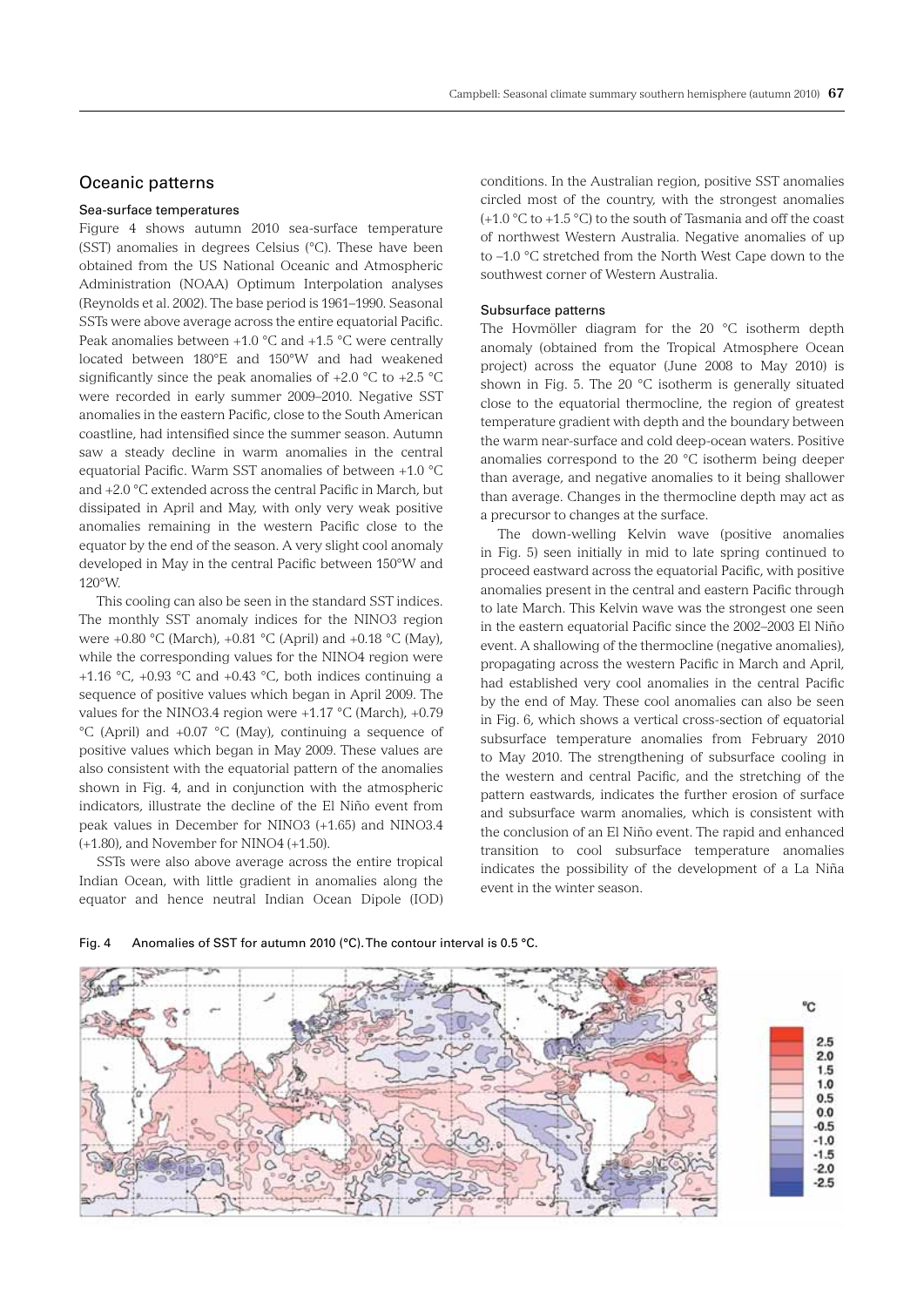Fig. 5 Time-longitude section of the monthly anomalous depth of the 20 °C isotherm at the equator for June 2008 to May 2010. The contour interval is 10 m.



# Atmospheric patterns

# Surface analyses

The autumn 2010 mean sea-level pressure (MSLP) pattern, computed by the Bureau of Meteorology's Global Assimilation and Prognosis (GASP) model, is shown in Fig. 7, and the associated anomaly pattern in Fig. 8. These anomalies are the difference from a 1979–2000 climatology obtained from the National Centers for Environmental Prediction (NCEP) II Reanalysis data (Kanamitsu et al. 2002). The MSLP analysis has been computed using data from the 0000 UTC daily analyses of the GASP model. The MSLP anomaly field is not shown over areas of elevated topography (grey shading).

The autumn 2010 MSLP pattern (Fig. 7) was markedly zonal in the southern hemisphere mid- to high-latitudes. The subtropical ridge was evident across central Australia, with Fig. 6 Four-month February 2010 to May 2010 sequence of vertical sea-subsurface temperature anomalies at the equator for the Pacific Ocean. The contour interval is 0.5 °C.



centres of high pressure over Victoria (1020.3 hPa) and over the Indian Ocean to the southwest of Australia (1023.0 hPa). A polar low can be seen in Fig. 7, with a peak low pressure of 974.3 hPa around 130°W. MSLP was generally substantially lower than normal south of 50°S, with two areas of significant low pressure anomalies (anomalies below –5.0 hPa) over the Antarctic region (Fig. 8). The area of strongest negative anomalies (–9.1 hPa) was located to the south of South America and extended around the polar region to the south of New Zealand. Weak positive anomalies of between +2.5 hPa and +5.0 hPa were positioned immediately to the north of the negative anomalies, creating a very strong gradient in pressure anomalies for the season.

#### Mid-tropospheric analyses

The 500 hPa geopotential height (an indicator of the steering of surface synoptic systems across the southern hemisphere) for autumn 2010 is shown in Fig. 9, with the associated anomalies in Fig. 10. The seasonal 500 hPa height field in the southern hemisphere was characterised by almost uniformly zonal flow, with a weak trough between the Australian continent and the date-line. The negative pressure anomaly, to the south of South America stretching around to New Zealand at the surface (Fig. 8), was also evident at the midlevels (Fig. 10). A strong positive anomaly was located directly over Antarctica, whilst the high pressures evident at the surface to the north of the strong negative anomalies near South America were also present at this height.

#### Blocking

The time-longitude section of the daily southern hemisphere blocking index is shown in Fig. 11, with the start of the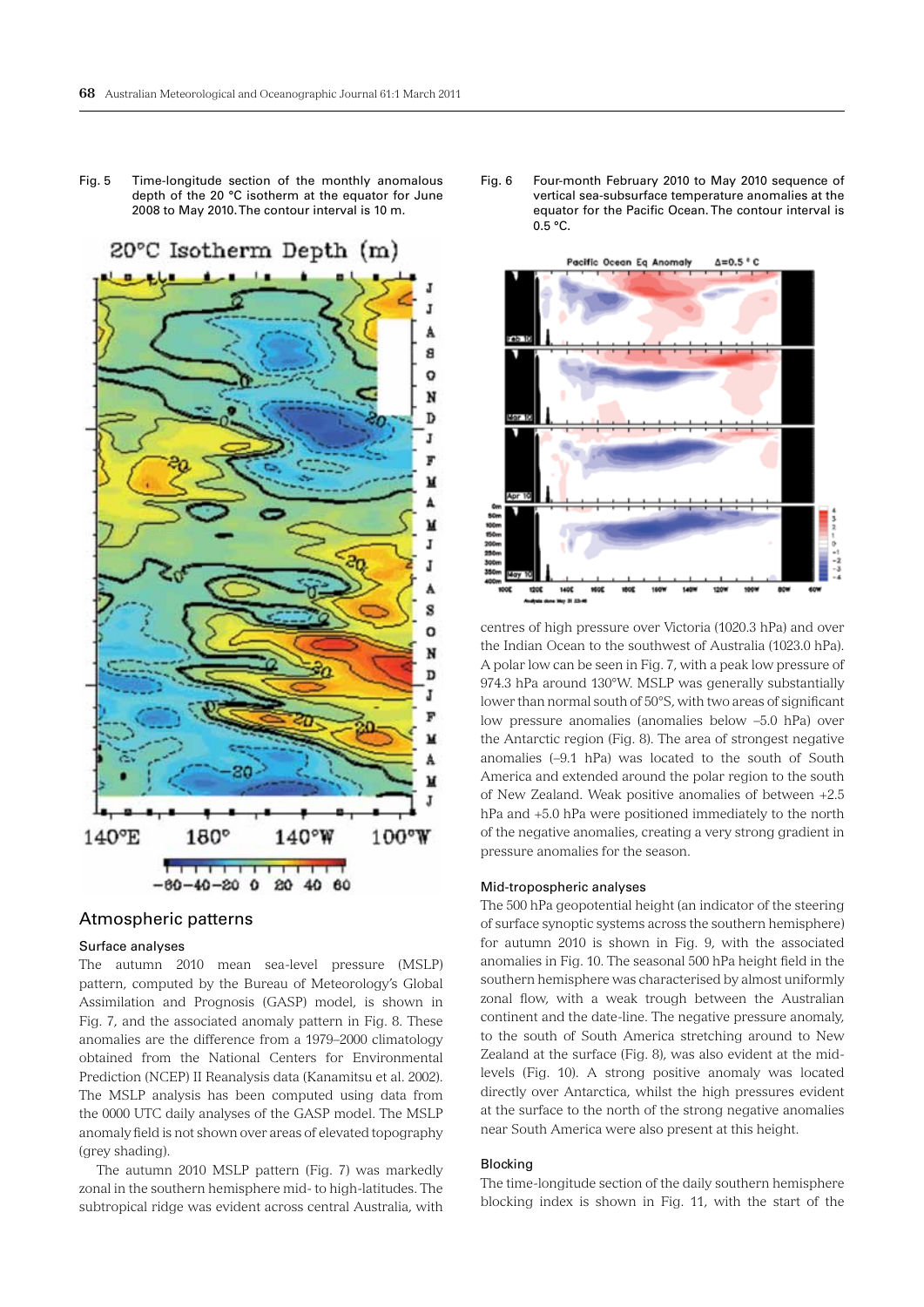# Fig. 7 Autumn 2010 MSLP (hPa).





season at the top of the figure. This index is a measure of the strength of the zonal 500 hPa flow in the mid-latitudes (40°S to 50°S), relative to that of the subtropical (25°S to 30°S) and high (55°S to 60°S) latitudes. Positive values of the index are generally associated with a split in the mid-latitude westerly flow near 45°S and mid-latitude blocking activity. Figure 12 shows the seasonal index for each longitude.

Southern hemisphere blocking during autumn 2010 was close to, or slightly above average across the Australian region through the Pacific and Atlantic Oceans to the coast of Africa (100°E to 10°W) , but below average between Africa and Australia (10°E to 90°E). Peak values of the blocking index were seen over the western and central Pacific throughout May, with the highest negative values stretching across Africa and the Indian Ocean into Australia in the first week of May.

Fig. 9 Autumn 2010 500 hPa mean geopotential height (gpm).



Fig. 8 Autumn 2010 MSLP anomalies (hPa). Fig. 10 Autumn 2010 500 hPa mean geopotential height anomalies.



#### Winds

Autumn 2010 low-level (850 hPa) and upper-level (200 hPa) wind anomalies (from the 22-year NCEP II climatology) are shown in Fig. 13 and Fig. 14, respectively. Isotach contours are at 5 m s−1 intervals, and in Fig. 13 regions where the surface rises above the 850 hPa level are shaded. Weak westerly anomalies were present over the central and eastern Pacific to the north of the equator, while winds were near neutral over the western tropical Pacific Ocean and around the Maritime Continent. This weakening of the Walker circulation is characteristic of an El Niño, with the circulation moving to the north of the equator, as expected with the change in season. The strongest wind anomalies in the Australian region were located over central and northern parts of the continent and indicated the presence of anomalous northwesterly flow throughout the season.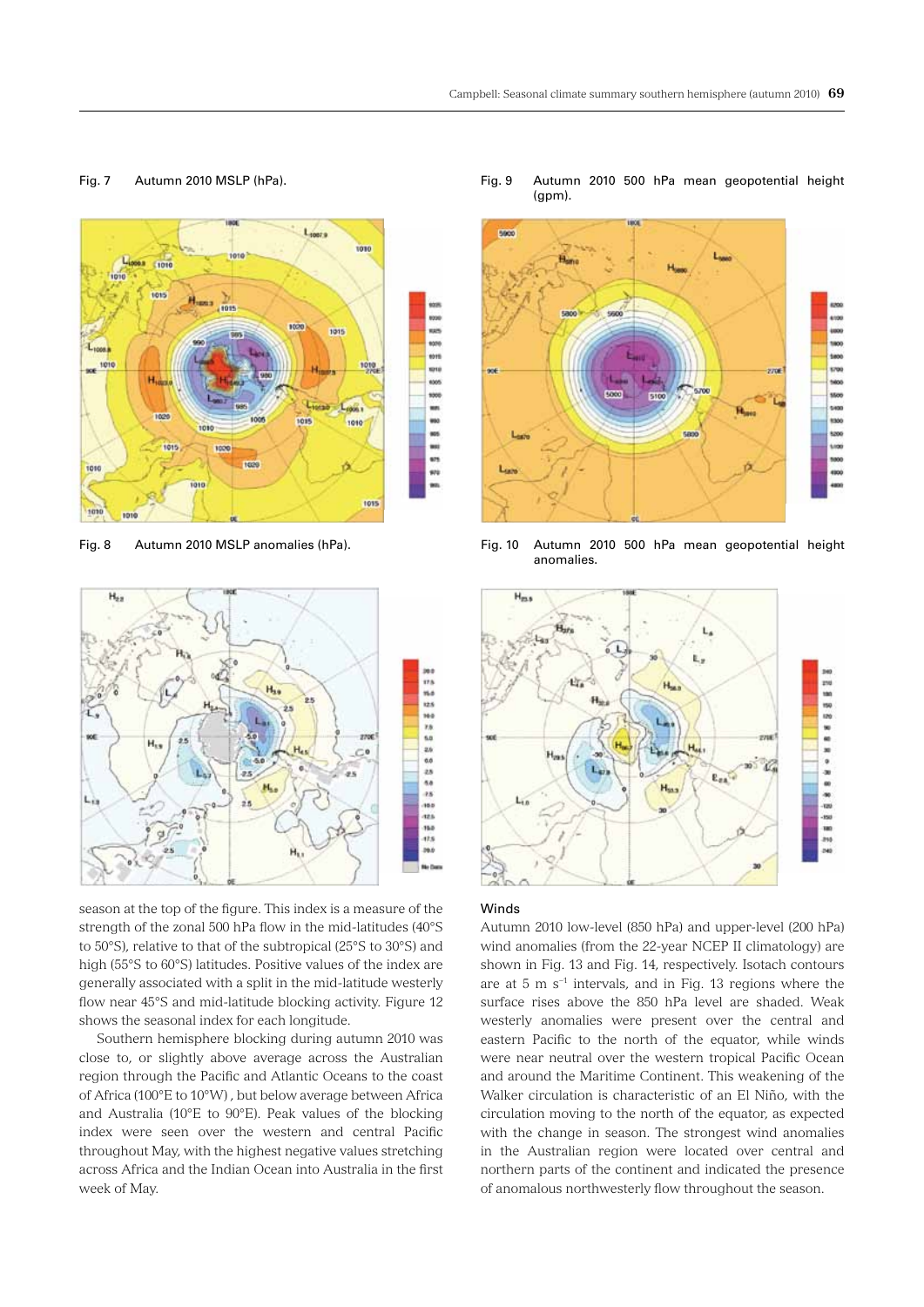Fig. 11 Autumn 2010 daily southern hemisphere blocking index (m s−1) time-longitude section. The horizontal axis shows degrees east of the Greenwich meridian. Day one is 1 March.







Fig. 13 Autumn 2010 850 hPa vector wind anomalies (m s−1). The anomaly field is not shown over areas of elevated topography.



Fig. 14 Autumn 2010 200 hPa vector wind anomalies (m s−1).

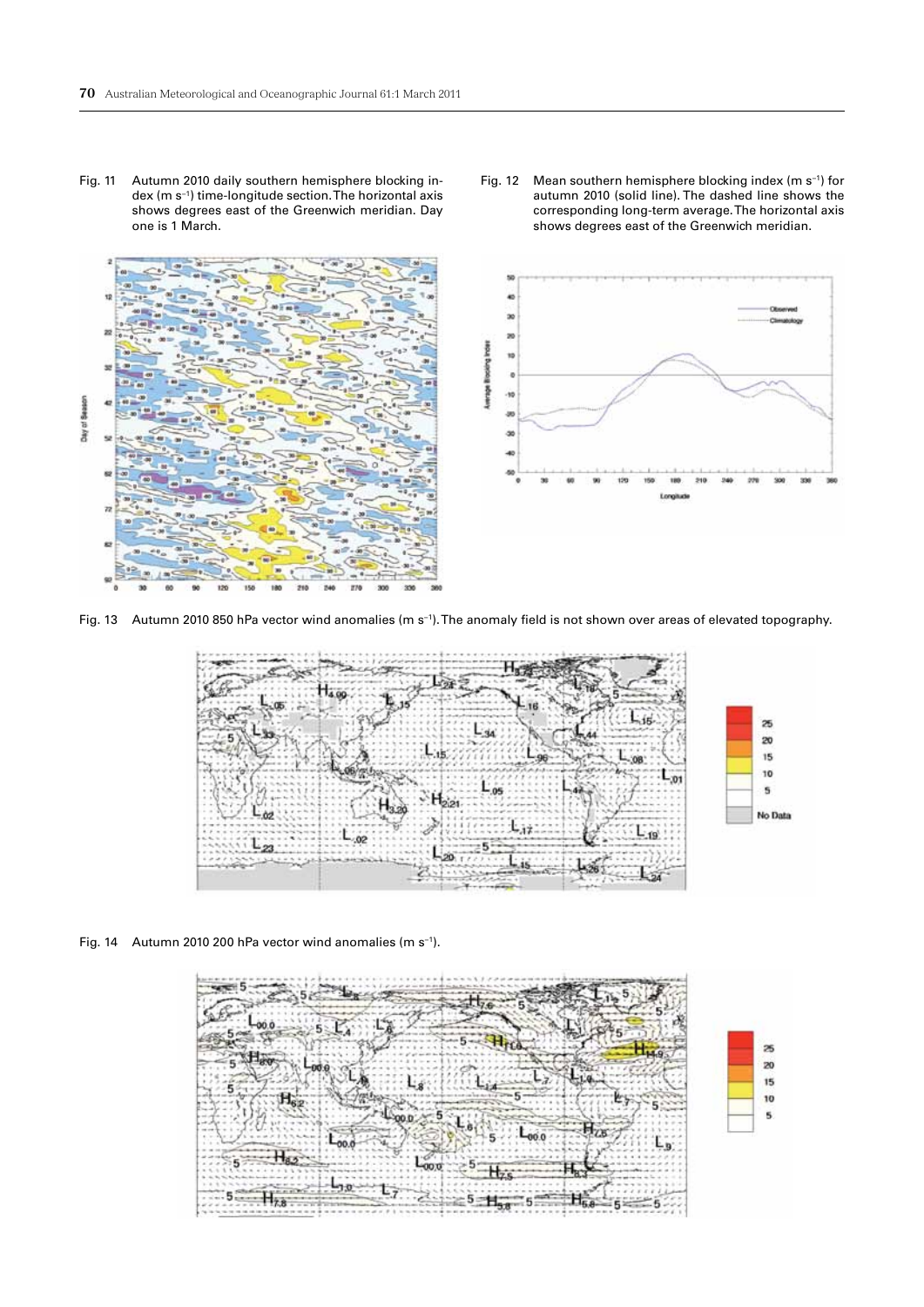In the upper levels (Fig. 14), a cyclonic anomaly pattern covered much of the western Pacific Ocean, with the circulation centred just north of New Zealand and peak north-northwesterly wind anomalies of between 10 and 15 m s−1. This feature can also be seen in the 500 hPa height anomalies (Fig. 10) with a weak low pressure anomaly and there is also an indication of the anomalous circulation in a similar position at the surface (Fig. 8). The regions of very strong pressure anomalies in the Southern Ocean in both the surface (Fig. 8) and upper level (Fig. 10) pressure anomalies are also present in the wind anomalies at both levels and indicate strong cyclonic flow.

# Australian region

#### Rainfall

Figure 15 shows the autumn rainfall totals for Australia, while Fig. 16 shows the autumn rainfall deciles, where the deciles are calculated with respect to gridded rainfall data for all autumns from 1900 to 2010.

Autumn rainfall averaged over Australia was thirteen per cent above the 1961–1990 normal (26th highest in a record of 110 years—see Table 1). Autumn rainfall was above to very much above average across the majority of the Northern Territory (the Territorial area average of 190.83 mm was 36.9 per cent above mean), South Australia (the State area average of 73.99 mm was 31.4 per cent above mean) and Queensland (the State area average of 196.58 mm was 20.5 per cent above mean), with the exception of parts of the Cape York Peninsula. Rainfall was also above average in inland New South Wales, through the Murray Darling Basin and into northern parts of Victoria, with all three regions recording their wettest autumn in the past decade.

In contrast to the rest of the country, Western Australia recorded an area-averaged rainfall total for the season of 79.43 mm, twelve per cent below their usual autumn rainfall. Below to very much below average rainfall was recorded

Fig. 15 Autumn 2010 rainfall totals (mm) for Australia.

across more than twenty five per cent of the State and was concentrated in the west and southwest, continuing a trend of declining autumn rainfall in this part of the State since the late 1960's. Parts of the Pilbara and Gascoyne districts received only 2 to 25 mm for the entire season. The eastern parts of the State recorded average to above average rainfall associated with low pressure systems, which brought high rainfall totals to most other parts of the country, particularly during April.

Tasmania was also divided, with the north experiencing slightly above average falls, whilst the south was below to very much below average, especially around Hobart. Overall Tasmania was 7.3 per cent below the long-term average for autumn, with May being the driest month of the season for both Tasmania and Victoria. This is consistent with the commencement of a positive phase in the Southern Annular Mode (SAM), which is negatively correlated with rainfall in these States during autumn and winter months.

In the Northern Territory, the Arnhem and Roper-McArthur districts received the highest rainfall totals of the season, which were delivered over several days at the end of March and beginning of April by Tropical Cyclone Paul. Associated with this system, Bulman, east of Darwin, recorded the highest daily total for the Territory for the autumn season, with 442.8 mm falling in the twenty four hours to 0900 on the 31 March. March was a particularly wet month across much of southern and eastern Australia. Southern inland Queensland was especially wet, with rainfall in the highest decile throughout most of the southern quarter of the State. Records were set locally across this very widespread area, with Taroom and Windorah exceeding long-standing records to observe their highest March daily rainfall in over a century. Most of the rain fell in the first week of the month, with 17.1 per cent of Queensland experiencing its wettest March day on record on either the first or second day of the month (7.9 per cent on the 1st and 9.2 per cent on the 2nd), resulting in severe flooding across the region.



#### Fig. 16 Autumn 2010 rainfall deciles for Australia: decile ranges based on grid-point values over the autumns 1900 to 2010.

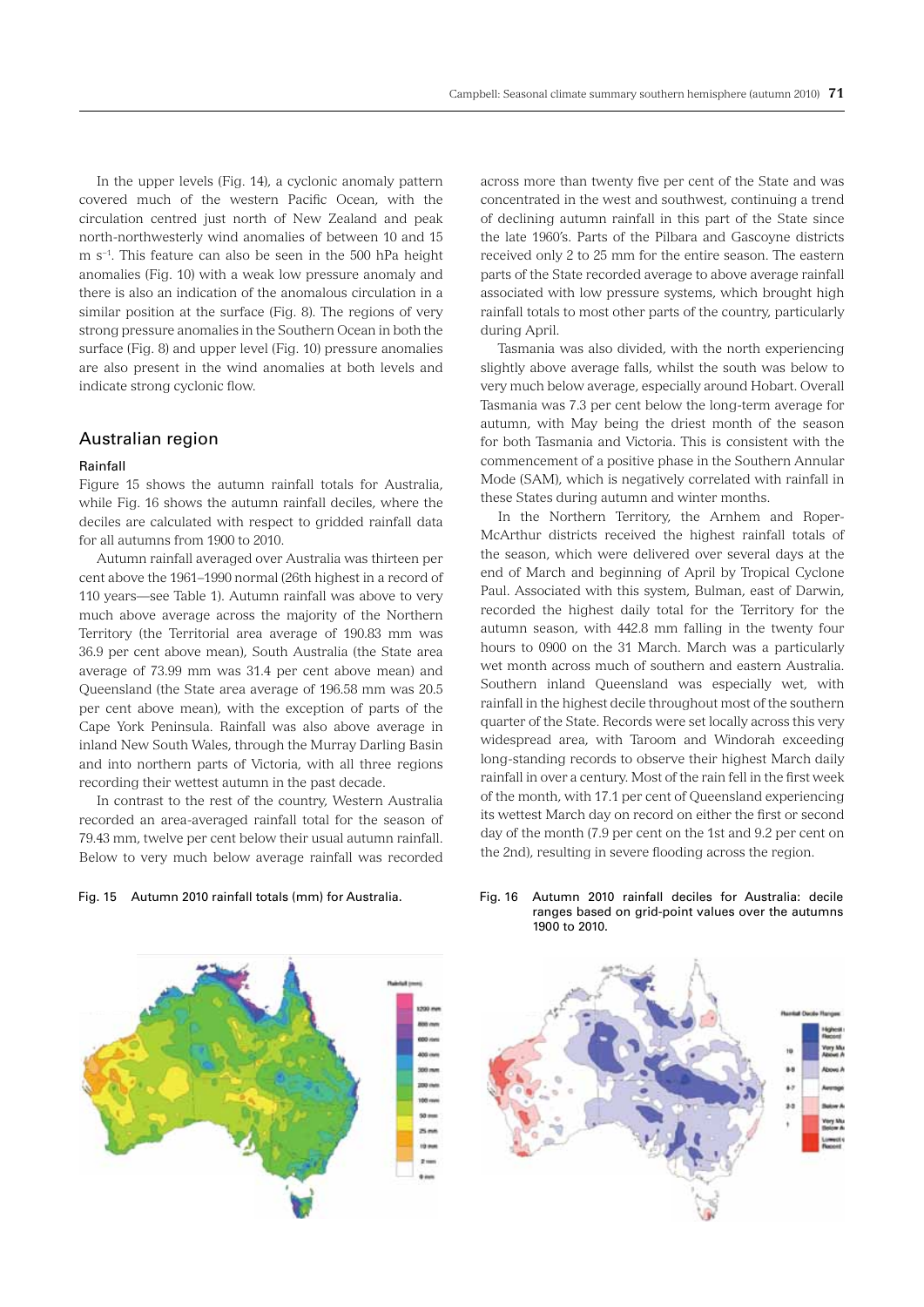Table 2 shows the percentage area in various categories for autumn rainfall. 13.2 per cent of Australia had autumn rainfall at or above the 90th percentile. Autumn rainfall was in the highest decile (wettest ten per cent of all years) over much of the Northern Territory (25.5 per cent of the Territory), adjacent areas of northeast South Australia (14.3 per cent of the State), and most of southern Queensland (23.8 per cent of the State). Seasonal rainfall totals in the highest decile were also present through parts of the pastoral districts of South Australia, western New South Wales and northern Victoria. Rainfall in the lowest decile was almost entirely confined to western parts of Western Australia, southeastern Tasmania and a small area inland of Cairns.

### Drought

Above to very much above average rainfall across central, northern and eastern Australia during autumn 2010, especially in March and April, eased short-term deficiencies across most of Australia, removing deficiencies that had existed in eastern Queensland, the Northern Territory and parts of northern Western Australia. However, the autumn rainfall failed to alleviate deficiencies in Western Australia, with serious and severe deficiencies remaining around the Pilbara and Gascoyne districts and a severe deficiency emerging in the southwest of the State in areas east of Geraldton and also around Albany.

For the three months of autumn ending May 2010, 2.4 per cent of Australia had experienced rainfall at or below the 10th percentile (serious deficiency), with 0.6 per cent of the country experiencing severe deficiency (rainfall at or below the 5th percentile) for the period. The areas of serious and severe deficiencies were almost entirely confined to the west of Western Australia (7.0 and 1.9 per cent of the State respectively) and Tasmania (6.2 and 0.0 per cent of the State respectively). The area of Tasmania in serious deficiency eased considerably compared to the summer season, which

Table 1. Summary of the seasonal rainfall ranks and extremes on a national and State basis for autumn 2010. The ranking in the last column goes from 1 (lowest) to 111 (highest) and is calculated over the years 1900 to 2010.

| Region             | Highest seasonal<br>total (mm)                  | Lowest seasonal total<br>(mm)         | Highest daily total (mm)                   | Area-averaged<br>rainfall (mm) | Rank of area-<br>averaged<br>rainfall |
|--------------------|-------------------------------------------------|---------------------------------------|--------------------------------------------|--------------------------------|---------------------------------------|
| Australia          | 3782.0 at Bellenden<br>Ker Top Station<br>(Qld) | 0.0 at Minderoo and Win-<br>ning (WA) | 452.0 at Clarke Range<br>(Old)<br>on 21/03 | 136.2                          | 86                                    |
| Western Australia  | 476.4 at Kuri Bay                               | 0.0 at Minderoo and<br>Winning        | 215.6 at Cape Leveque<br>on 19/05          | 79.4                           | 51                                    |
| Northern Territory | 1077.0 at Alyangula<br>Police                   | 25.8 at Tarlton Downs                 | 442.8 at Bulman<br>on 31/03                | 190.8                          | 95                                    |
| South Australia    | 263.5 at Piccadilly                             | 22.4 at Cameron Corner                | 124.0 at Roxby Downs<br>Station on 09/04   | 74.0                           | 94                                    |
| Queensland         | 3782.0 at Bellenden<br>Ker Top Station          | 20.2 at Thorner Station               | 452.0 at Clarke Range<br>on 21/03          | 196.6                          | 91                                    |
| New South Wales    | 579.4 at Harwood<br>Island                      | 39.2 at Wanaaring                     | 212.0 at Quaama<br>on 26/05                | 145.9                          | 85                                    |
| Victoria           | 576.8 at Falls Creek                            | 70.6 at Nhill Aerodrome               | 87.4 at Mount Welling-<br>ton on 31/05     | 169.5                          | 82                                    |
| Tasmania           | 1150.0 at Mount<br>Read                         | 44.8 at Cambridge                     | 214.4 at Killymoon<br>on 29/05             | 315.5                          | 46                                    |

Table 2. Percentage areas in different categories for autumn 2010 rainfall. 'Severe deficiency' denotes rainfall at or below the 5th percentile. Areas in 'decile 1' include those in 'severe deficiency', which in turn include those which are 'lowest on record'. Areas in 'decile 10' include those which are 'highest on record'. Percentage areas of highest and lowest on record are given to two decimal places because of the small quantities involved; other percentage areas to one decimal place.

| Region             | Lowest on record | Severe deficiency | Decile 1 | Decile 10 | Highest on record |
|--------------------|------------------|-------------------|----------|-----------|-------------------|
| Australia          | 0.05             | 0.6               | 2.4      | 13.2      | 0.38              |
| Queensland         | 0.00             | 0.0               | 0.2      | 23.8      | 1.09              |
| New South Wales    | 0.00             | 0.0               | 0.0      | 7.8       | 0.00              |
| Victoria           | 0.00             | 0.0               | 0.0      | 8.2       | 0.00              |
| Tasmania           | 0.00             | 0.0               | 6.2      | 0.0       | 0.00              |
| South Australia    | 0.00             | 0.0               | 0.0      | 14.3      | 0.35              |
| Western Australia  | 0.14             | 1.9               | 7.0      | 1.6       | 0.00              |
| Northern Territory | 0.00             | 0.0               | 0.0      | 25.5      | 0.51              |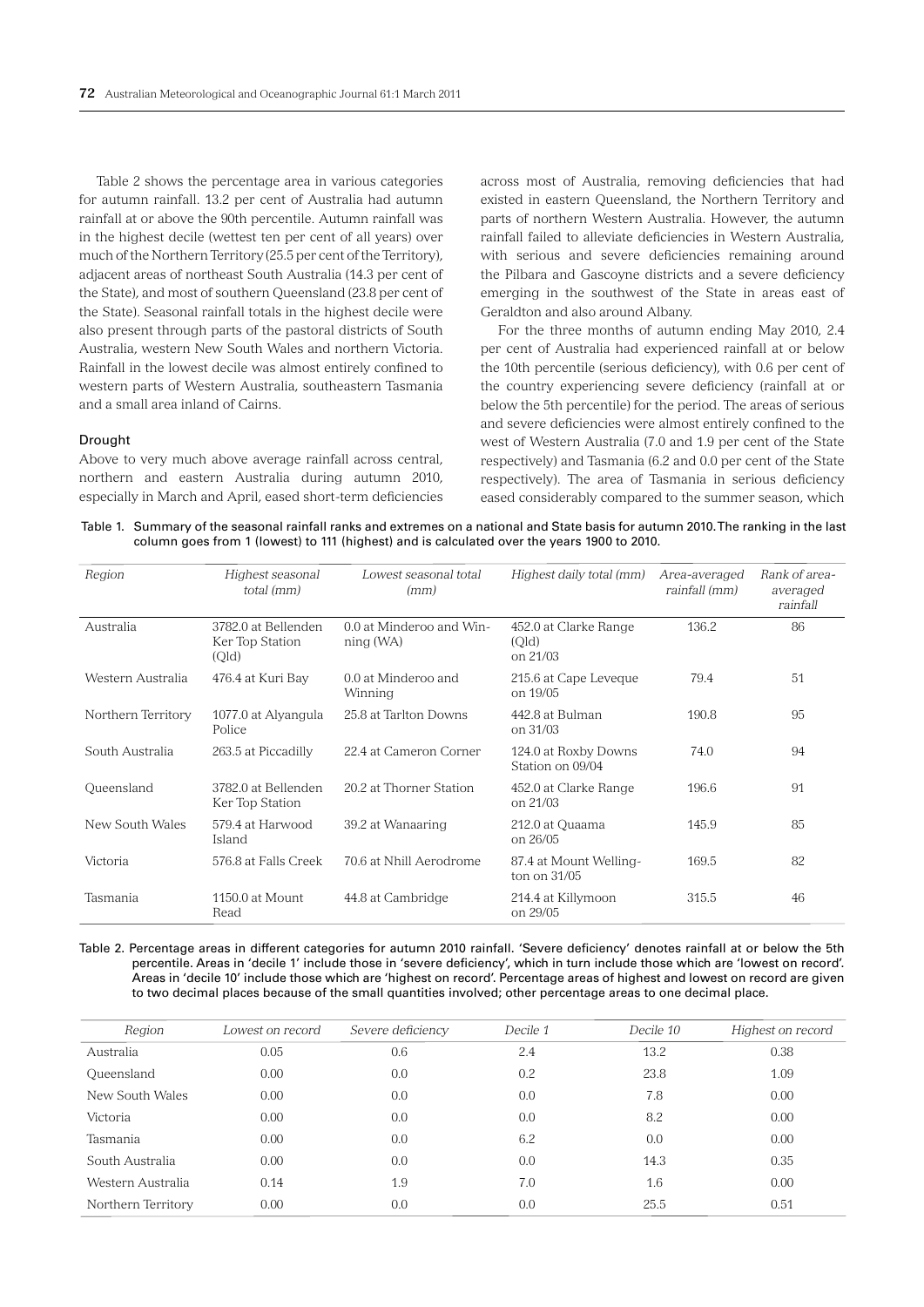saw 25.1 per cent of the State in serious deficiency by the end of February.

The national figure of 2.4 percent for the three months ending May 2010 has shown a reduction from the 2.9 percent for the three months ending February 2010 and is significantly smaller than the 13.1 per cent for the three months ending November 2009. Together these suggest that summer and autumn rainfall brought relief from short-term deficiencies for much of the country, particularly in the north and northeast.

#### **Temperature**

Figures 17 and 19 show the maximum and minimum temperature anomalies, respectively, for autumn 2010. The anomalies have been calculated with respect to the 1961– 1990 period, and use all stations for which an elevation is available. Station normals have been estimated using gridded climatologies for those stations with insufficient data within the 1961–1990 period to calculate a station normal directly.

#### Fig. 17 Autumn 2010 maximum temperature anomalies (°C). Fig. 19 Autumn 2010 minimum temperature anomalies (°C).

Figures 18 and 20 show autumn maximum and minimum temperature deciles, respectively, calculated using monthly temperature analyses from 1911 to 2010.

Maximum temperatures for autumn 2010 were below average through much of inland and interior northeastern Australia, including the majority of Queensland and the Northern Territory. Anomalies greater than 1 °C below average were seen in the southeast of the Northern Territory, also approaching 2 °C below average in a small area of southern Queensland. In contrast, seasonal maximum temperatures were warmer than average across much of western, northern and southern parts of the country (Fig. 17).

Autumn maxima in the Northern Territory (excluding the Top End), Queensland (excluding Cape York), northeastern South Australia and parts of inland New South Wales were average or below average. Anomalies in excess of +2 °C were seen across large areas of central Western Australia (covering 16.1 per cent of the State). The area average for



Fig. 18 Autumn 2010 maximum temperature deciles: decile ranges based on grid-point values over the autumns 1911to 2010.





Fig. 20 Autumn 2010 minimum temperature deciles: decile ranges based on grid-point values over the autumns 1911 to 2010.

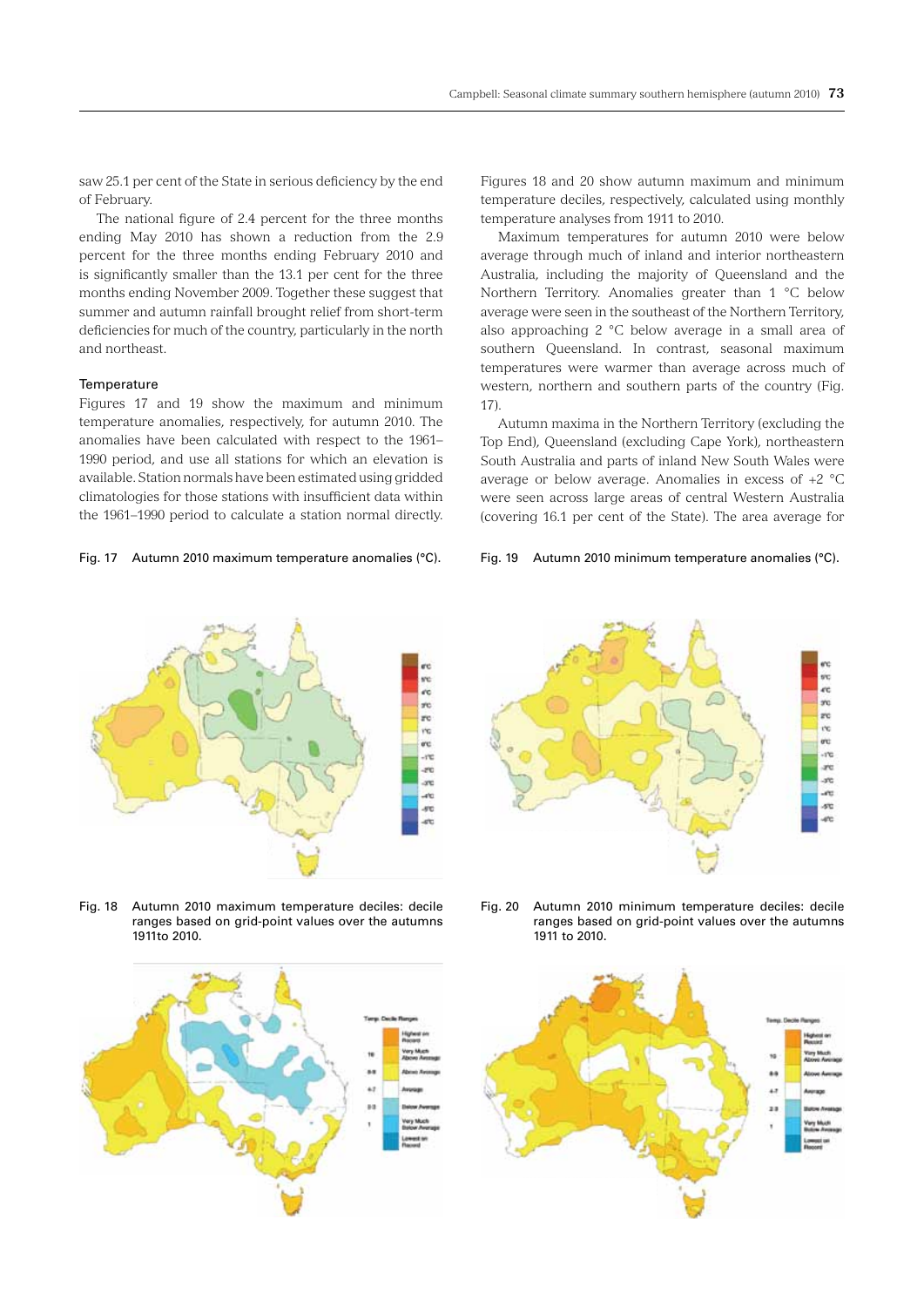Western Australia was 31.1 °C, 1.4 °C above the long-term average and the sixth warmest autumn on record. The entire State of Tasmania experienced maximum temperature anomalies between  $+1$  °C and  $+2$  °C, equalling 1988 as the warmest autumn for the State.

The southern coast of Victoria east of Melbourne also experienced daytime temperature anomalies between +1 °C and +2 °C, with autumn ending a warm spell which started

in Melbourne in late 2009. Melbourne Regional Office experienced 123 consecutive days of maxima of 20.0 °C or above between 9 December 2009 and 10 April 2010. This was the longest such run on record. The previous longest warm spell of maximum temperatures of 20.0 °C or above at this site only lasted 78 days.

Table 3 shows percentage areas in 'decile 10' (i.e. at or above the 90th percentile) for autumn seasonal maximum

Table 3. Percentage areas in different categories for autumn 2010. Areas in 'decile 1' include those which are 'lowest on record'. Areas in 'decile 10' include those which are 'highest on record'. Percentage areas of highest and lowest on record are given to two decimal places because of the small quantities involved; other percentage areas to one decimal place. Grid-point deciles calculated with respect to 1911 to 2010.

| Region             | Maximum temperature |          |           |                      | Minimum temperature |          |           |                      |
|--------------------|---------------------|----------|-----------|----------------------|---------------------|----------|-----------|----------------------|
|                    | Lowest on<br>record | Decile 1 | Decile 10 | Highest on<br>record | Lowest on<br>record | Decile 1 | Decile 10 | Highest on<br>record |
| Australia          | 0.00                | 0.5      | 18.0      | 0.11                 | 0.00                | 0.0      | 36.5      | 2.19                 |
| Oueensland         | 0.00                | 0.0      | 1.1       | 0.00                 | 0.00                | 0.0      | 19.8      | 0.18                 |
| New South Wales    | 0.00                | 0.0      | 1.3       | 0.00                 | 0.00                | 0.0      | 3.4       | 0.00                 |
| Victoria           | 0.00                | 0.0      | 17.0      | 0.00                 | 0.00                | 0.0      | 68.6      | 0.00                 |
| Tasmania           | 0.00                | 0.0      | 100.0     | 10.67                | 0.00                | 0.0      | 81.2      | 0.00                 |
| South Australia    | 0.00                | 0.0      | 4.5       | 0.00                 | 0.00                | 0.0      | 46.0      | 0.07                 |
| Western Australia  | 0.00                | 0.0      | 47.3      | 0.06                 | 0.00                | 0.0      | 46.3      | 0.61                 |
| Northern Territory | 0.00                | 3.2      | 1.4       | 0.00                 | 0.00                | 0.0      | 45.2      | 11.30                |

Table 4. Summary of the seasonal maximum temperature ranks and extremes on a national and State basis for autumn 2010. The ranking in the last column goes from 1 (lowest) to 60 (highest) and is calculated over the years 1950 to 2010<sup>10</sup>.

| Region             | Highest sea-<br>sonal mean<br>maximum<br>$(^{\circ}C)$ | Lowest seasonal<br>mean maximum<br>$(^{\circ}C)$ | Highest daily<br>temperature<br>(C)  | Lowest daily<br>maximum<br>temperature<br>$(^{\circ}C)$   | Area-averaged<br>temperature<br>anomaly<br>$(^{\circ}C)$ | Rank of<br>area-averaged<br>temperature<br>anomaly |
|--------------------|--------------------------------------------------------|--------------------------------------------------|--------------------------------------|-----------------------------------------------------------|----------------------------------------------------------|----------------------------------------------------|
| Australia          | 37.0 at<br>Roebourne<br>(WA)                           | 8.9 at Mount<br>Hotham (Vic)                     | 45.0at<br>Roebourne<br>(WA) on 28/03 | $-0.4$ at Mount<br>Wellington (Tas)<br>on 21/05           | $+0.36$                                                  | 37.5                                               |
| Western Australia  | 37.0 at<br>Roebourne                                   | 20.9 at Albany                                   | 45.0 at<br>Roebourne on<br>28/03     | 11.1 at<br>Katanning on<br>13/05                          | $+1.10$                                                  | 56                                                 |
| Northern Territory | 35.7 at<br><b>Bradshaw</b>                             | 27.0 at Alice<br>Springs                         | 41.1 at Rabbit<br>Flat on 06/03      | 14.9at<br>Alice Springs<br>on 20/05                       | $-0.46$                                                  | 18.5                                               |
| South Australia    | 28.8 at Marree<br>Comparison                           | 18.1 at Mount<br>Lofty                           | 39.0 at Marla<br>on 25/03            | 9.9at<br>Mount Lofty<br>on 12/05                          | $+0.41$                                                  | 40                                                 |
| Queensland         | 33.5 at Julia<br>Creek                                 | 21.3at<br>Applethorpe                            | 39.1 at Julia<br>Creek on 11/04      | $11.1$ at<br>Stanthorpe and<br>at Applethorpe<br>on 30/05 | $-0.25$                                                  | 20.5                                               |
| New South Wales    | 27.9 at<br>Mungindi                                    | 9.9 at Thredbo<br><b>Top Station</b>             | 36.8 at Menin-<br>dee on 27/03       | $-0.7$ at Thredbo<br><b>Top Station</b><br>on 05/05       | $+0.42$                                                  | 43                                                 |
| Victoria           | 24.3 at Mildura                                        | 8.9 at Mount<br>Hotham                           | 36.6 at Walpeup<br>on 17/03          | $-1.5$ at Mount<br>Baw Baw on<br>11/05                    | $+0.86$                                                  | 54                                                 |
| Tasmania           | $20.3$ at<br>Campania                                  | 9.4 at Mount<br>Wellington                       | 32.4 at Ouse<br>on 04/03             | $-0.4$ at Mount<br>Wellington on<br>21/05                 | $+1.42$                                                  | 60.5<br>(equal highest)                            |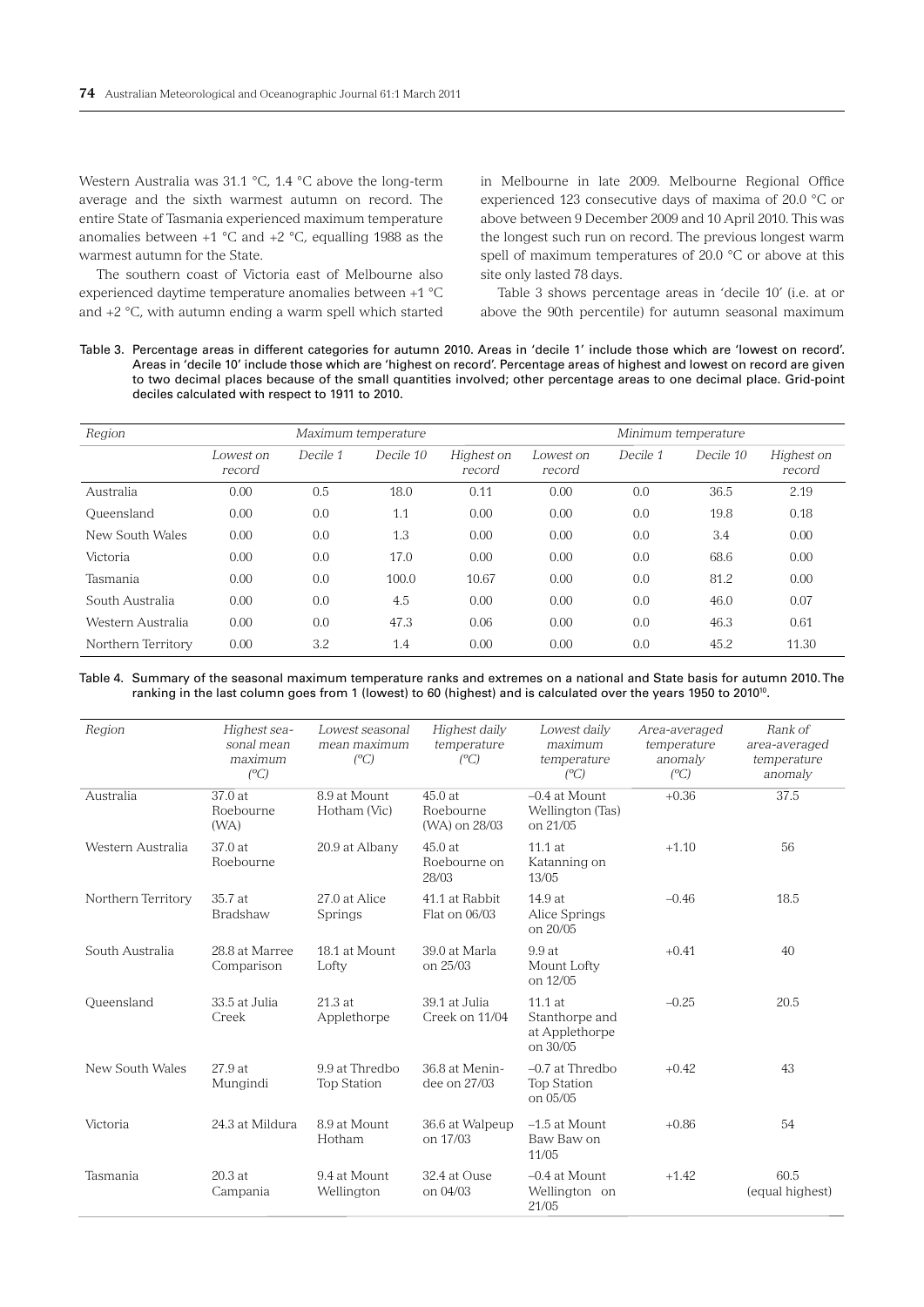temperature for each State and Territory. Eighteen per cent of the country saw autumn maximum temperatures in the highest decile, with all of Tasmania in the top decile and much of the southern coastline of the State experiencing their warmest autumn days on record.

Minimum temperatures were warmer than average across the country, with only very weak negative anomalies across southern Queensland, northern New South Wales and the western coastline of Western Australia. The pattern of autumn seasonal minimum temperatures (Fig. 19) showed more areas of warmer than average than that for maximum temperatures, with none of the States or Territories observing below average night-time temperatures this season. Parts of the interior of Western Australia, and the Darwin–Daly and Victoria River districts of the Northern Territory, had overnight temperatures  $1 - 2$  °C above average, with 0.6 per cent of the Territory observing temperature anomalies in excess of 2 °C.

Regions experiencing minimum temperatures in the highest decile stretched across northern Australia, through inland Western Australia, southern parts of South Australia and most of Victoria and Tasmania. Western Australia and South Australia respectively observed their 4th and 5th warmest autumn nights on record, with a total of four States ranking in the top ten. A large area of the northwest Northern Territory broke seasonal records (Fig. 20), with 11.3 per cent of the Territory registering highest on record minimum temperatures for autumn.

In area-averaged terms with respect to maximum temperatures, autumn 2010 nationally was the twentyfourth warmest since 1950, the equal warmest for Tasmania and the sixth warmest for Western Australia. Tasmania was consistently warm during all months in the season, with March being the warmest since 1950 (anomaly +2.14 °C) and April the seventh warmest  $(+1.32 \degree C)$ 

In area-averaged terms for minimum temperature, the autumn was nationally the eleventh warmest since 1950, the fourth warmest for Western Australia and the fifth warmest for South Australia. As with maximum temperature, Tasmania was consistently warm during all months in the season, with April the third warmest since 1950 (+1.35 °C). April contributed strongly to the warm autumn with minimum temperatures for the month area-averaged across Australia ranking second highest since 1950, along with Western Australia, which also came in second, whilst Victoria, Tasmania and South Australia all had their third warmest April on record.

| Region             | Highest<br>seasonal mean<br>minimum<br>$(^{\circ}C)$ | Lowest<br>seasonal mean<br>minimum<br>$(^{\circ}C)$ | Highest daily<br>minimum<br>temperature<br>$(^{\circ}C)$ | Lowest daily<br>temperature<br>$\binom{0}{C}$ | Area-averaged<br>temperature<br>anomaly<br>$(^{\circ}C)$ | Rank of<br>area-averaged<br>temperature<br>anomaly |
|--------------------|------------------------------------------------------|-----------------------------------------------------|----------------------------------------------------------|-----------------------------------------------|----------------------------------------------------------|----------------------------------------------------|
| Australia          | 27.7 at<br>Troughton<br>Island (WA)                  | 0.4at<br>Charlotte Pass<br>(NSW)                    | 31.7 at<br>Marble Bar<br>(WA) on 31/03                   | $-10.2$ at<br>Liawenee (Tas)<br>on 22/05      | $+0.72$                                                  | 51                                                 |
| Western Australia  | 27.7 at<br>Troughton<br>Island                       | $9.1$ at<br>Jarrahwood                              | 31.7 at<br>Marble Bar<br>on 31/03                        | $-1.7$ at Eyre<br>on 30/05                    | $+1.09$                                                  | 58                                                 |
| Northern Territory | 26.3 at<br>Cape Don                                  | 13.4 at<br>Alice Springs                            | 29.6 at Dum In<br>Mirrie on 06/04                        | 0.1 at Arltunga<br>on 31/05                   | $+0.68$                                                  | 48                                                 |
| South Australia    | 15.7 at<br>Neptune Island                            | 7.8 at Yongala                                      | 26.0 at<br>Oodnadatta<br>on 17/03                        | $-3.0$ at<br>Yongala<br>on 14/05              | $+1.21$                                                  | 57                                                 |
| Oueensland         | $26.1$ at<br>Coconut Island                          | 9.9 at Appletho-<br>rpe                             | 29.2 at<br>Horn Island<br>on 03/03                       | $-3.5$ at<br>Stanthorpe on<br>14/05           | $+0.21$                                                  | 39.5                                               |
| New South Wales    | 17.9 at<br>Byron Bay                                 | 0.4 at Charlotte<br>Pass                            | 24.6at<br>Tibooburra on<br>07/04                         | -9.0 at Perisher<br>Valley on 24/05           | $+0.17$                                                  | 40.5                                               |
| Victoria           | 14.3 at<br>Wilsons<br>Promontory                     | 3.4 at Mount<br>Hotham                              | 23.0 at<br>Melbourne<br>Regional Office<br>on 19/03      | -4.8 at Mount<br>Hotham<br>on 12/05           | $+0.75$                                                  | 53                                                 |
| Tasmania           | 13.3 at<br>Swan Island                               | 2.5 at Liawenee                                     | 20.0 at<br>Bicheno on<br>26/03                           | $-10.2$ at<br>Liawenee<br>on 22/05            | $+0.73$                                                  | 56                                                 |

Table 5. Summary of the seasonal minimum temperature ranks and extremes on a national and State basis for autumn 2010. The ranking in the last column goes from 1 (lowest) to 60 (highest) and is calculated over the years 1950 to 2010.